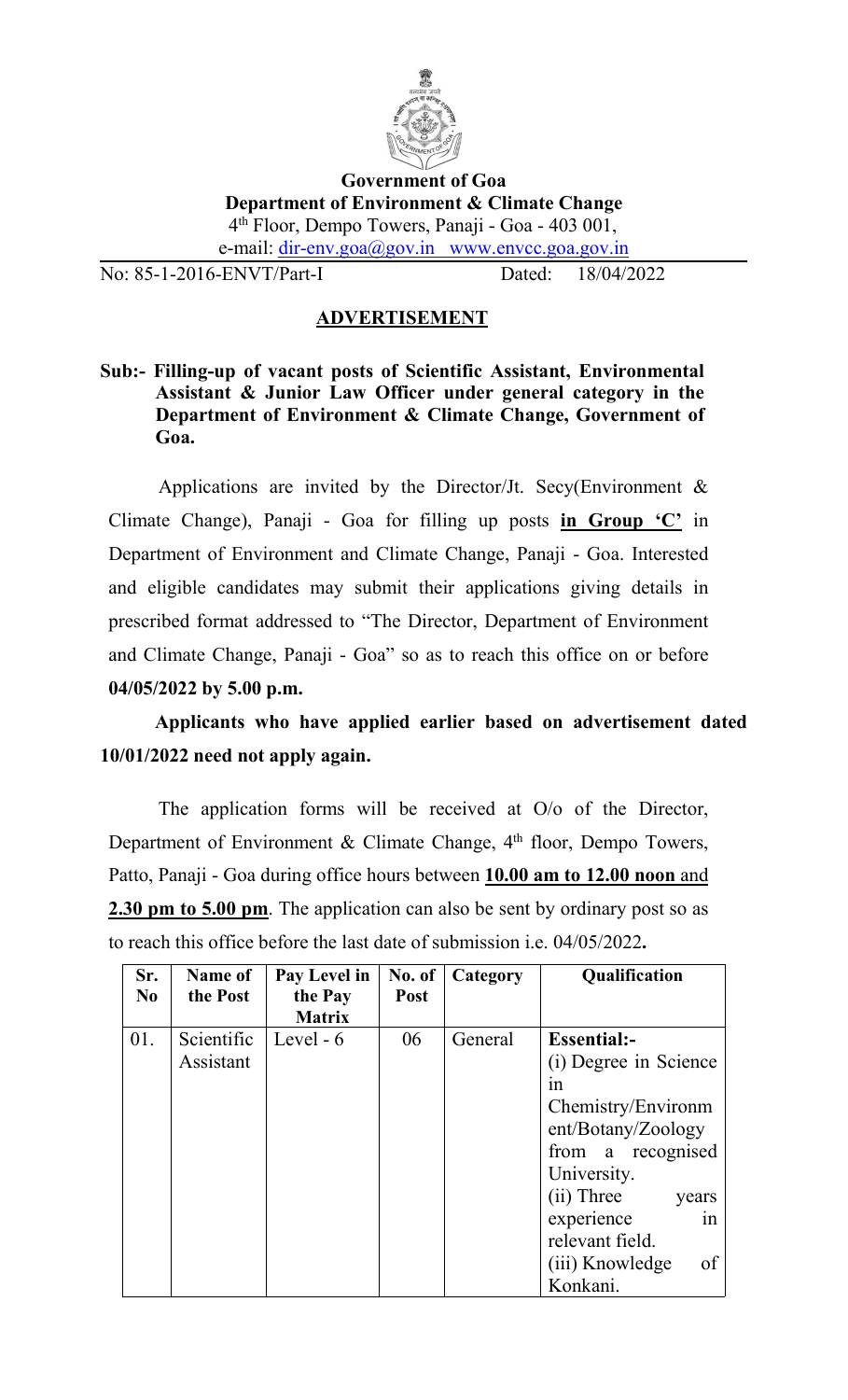|     |           |           |    |         | Desirable:               |
|-----|-----------|-----------|----|---------|--------------------------|
|     |           |           |    |         | Knowledge<br>of          |
|     |           |           |    |         | Marathi.                 |
| 02. | Environm  | Level - 6 | 04 | General | <b>Essential:-</b>       |
|     | ental     |           |    |         | (i) Degree in Civil      |
|     | Assistant |           |    |         | Engineering<br>or        |
|     |           |           |    |         | Environmental            |
|     |           |           |    |         | Engineering from a       |
|     |           |           |    |         | recognized               |
|     |           |           |    |         | University or Degree     |
|     |           |           |    |         | in<br>Science<br>in      |
|     |           |           |    |         | Environment related      |
|     |           |           |    |         | subjects<br>such<br>as   |
|     |           |           |    |         | Microbiology,            |
|     |           |           |    |         | Botany,<br>Zoology,      |
|     |           |           |    |         | Chemistry<br>from a      |
|     |           |           |    |         | recognized               |
|     |           |           |    |         | University.              |
|     |           |           |    |         | (iv) Three<br>years      |
|     |           |           |    |         | experience<br>in         |
|     |           |           |    |         | relevant field.          |
|     |           |           |    |         | of<br>(v) Knowledge      |
|     |           |           |    |         | Konkani.                 |
|     |           |           |    |         | Desirable:               |
|     |           |           |    |         | Knowledge<br>of          |
|     |           |           |    |         | Marathi.                 |
| 03. | Junior    | Level - 6 | 03 | General | <b>Essential:-</b>       |
|     | Law       |           |    |         | $(i)$ Degree in Law      |
|     | Officer   |           |    |         | from<br>from<br>a<br>a   |
|     |           |           |    |         | recognized               |
|     |           |           |    |         | University.              |
|     |           |           |    |         | (ii) Four years of       |
|     |           |           |    |         | practice.                |
|     |           |           |    |         | (vi) Knowledge<br>of     |
|     |           |           |    |         | Konkani.                 |
|     |           |           |    |         |                          |
|     |           |           |    |         | Desirable:               |
|     |           |           |    |         | $(i)$ Two<br>years<br>of |
|     |           |           |    |         | experience in<br>the     |
|     |           |           |    |         | field of Environment     |
|     |           |           |    |         | and Ecology.             |
|     |           |           |    |         | (ii) Knowledge<br>of     |
|     |           |           |    |         | Marathi.                 |

- 1. Only the eligible candidates fulfilling the criteria as per recruitment rules/advertisement shall apply and the candidates need not furnish any documents at the time of applying for the post. However, the candidature of shortlisted candidate shall not be considered, if he/she is found ineligible at the time of verification of essential documents, even though has passed the examination.
- 2. The candidates already working in the Government, local self Government, Semi-Government, autonomous bodies or establishment, or any other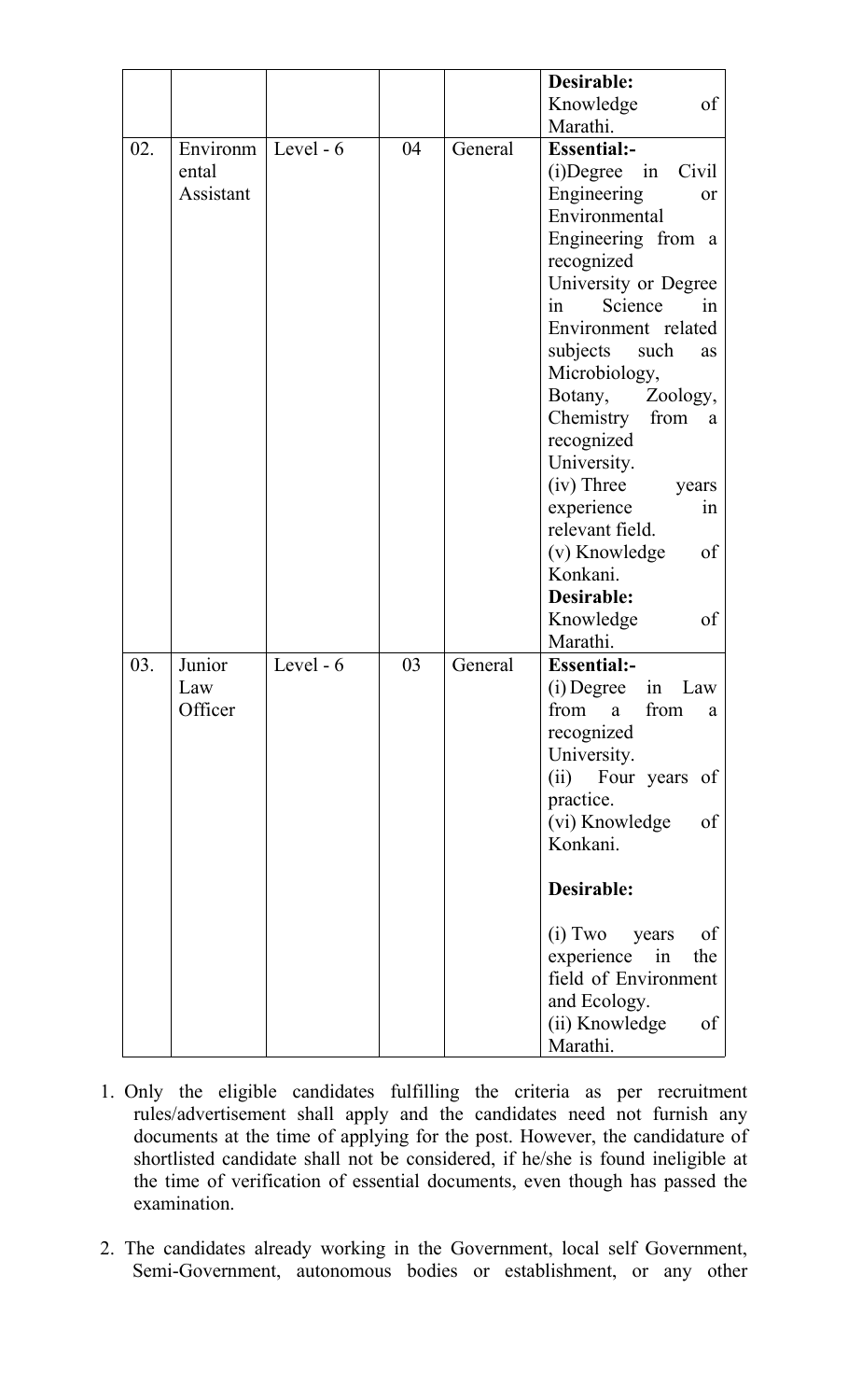department establishment or institution being an instrumentally of the Government should send their applications through proper channel only on or before last date of submission of the application and such applications received directly will be rejected.

- **3.** Only application will be accepted with declaration from Candidates stating that **"the contents of the application are true to his/her own knowledge and he/she possess the requisite qualification and other mandatory documents for the post. He/She understand that in the event of particulars or information given herein being found false or incorrect, his/her candidature for the recruitment is liable to be REJECTED OR CANCELLED EVEN AFTER SELECTION". Applications without above declaration shall not be accepted.**
- 4. The Government reserves the right to cancel the recruitment process at any time without any further notice and without assigning any reason thereof.

# **POST-WISE SELECTION CRITERIA WILL BE FOLLOWED AS UNDER :-**

As per O.M. No. 1/6/83-PER(Vol.II)Pt.(a) dated 08.01.2016,the criteria for selection for Group "C" posts shall be solely based on the skill Test / written examination and that no oral interview will be undertaken as per instructions contained in the O.M. No. 1/6//83-PDER(Vol.II)pl(a)/143 dated 14.01.2019 and the decision of the Director (Envt. &CC) on any issue will be final.

#### **SYLLABUS FOR CANDIDATES FOR OBJECTIVE TYPE**

#### **WRITTEN TEST FOR THE POST SCIENTIFIC ASSISTANT, ENVIRONMENTAL ASSISTANT & JUNIOR LAW OFFICER – 100 MARKS**

| 1. Computer Knowledge                                      | $-20$ marks |  |
|------------------------------------------------------------|-------------|--|
| 2. General Knowledge                                       | - 20 marks  |  |
| 3. History and Politics of State of Goa                    | $-20$ marks |  |
| 4. Legal awareness/Environmental                           |             |  |
| (General Knowledge)                                        | $-20$ marks |  |
| 5. Rules $\&$ Act (in the field of Environment) - 20 marks |             |  |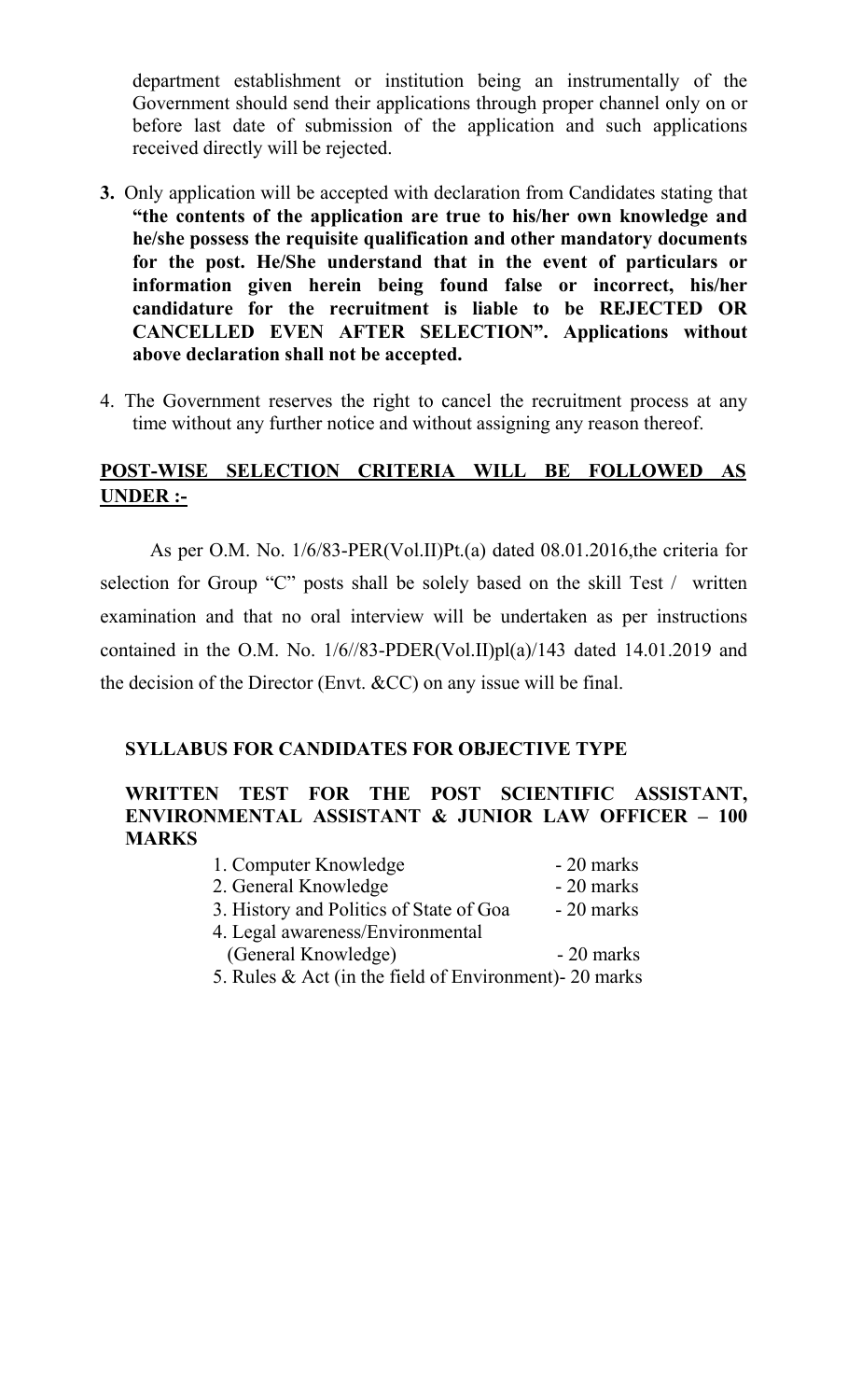# **APPLICATION FORM**

|--|--|--|

Photo Self Attested

To, The Director, Department of Environment & Climate Change, 4th Floor, Dempo Tower, Patto, Panaji, Goa-403001

| Name of the post applied for:- APPLICATION FOR THE POST OF   |                  | UNDER CATEGORY.          |              |               |  |
|--------------------------------------------------------------|------------------|--------------------------|--------------|---------------|--|
|                                                              |                  |                          |              |               |  |
|                                                              |                  |                          |              |               |  |
|                                                              |                  | Surname name First Name  |              | Middle Name   |  |
| 2. Gender (Male/Female)                                      |                  |                          |              |               |  |
| 3. Martial Status                                            |                  |                          |              |               |  |
| 4. Father's/Husband's Name                                   |                  |                          |              |               |  |
| 5. Address for correspondence (Block letters): - H. No waddo |                  | Village/Town<br>Taluka   |              |               |  |
| 6. Contact Mobile number                                     |                  |                          |              |               |  |
| 7. Email Id                                                  |                  |                          |              |               |  |
|                                                              |                  |                          |              |               |  |
|                                                              |                  |                          |              |               |  |
| 10. whether residing in Goa for last 15 years yes/No         |                  |                          |              |               |  |
|                                                              |                  |                          |              |               |  |
|                                                              |                  |                          |              |               |  |
| 12. Nationality                                              |                  |                          |              |               |  |
| 13. Details of Essential Qualification:-                     |                  |                          |              |               |  |
| Month<br>Examination<br>Sr.                                  | Grade/Cl         | Name of                  | <b>Marks</b> | $\frac{0}{0}$ |  |
| $&$ year<br>No -<br>Passed<br>$\sigma f$<br>passing          | ass/<br>Division | the Board/<br>University | obtained     | achieved      |  |
|                                                              |                  |                          |              |               |  |
|                                                              |                  |                          |              |               |  |
|                                                              |                  |                          |              |               |  |

# 14. Additional qualifications (other than essential qualification shown above)

| Sr.<br>N <sub>0</sub> | Examination<br>Passed | Month<br>$&$ vear<br>0I<br>passing | Grade/Cl   Name of<br>$\frac{ass}{ }$<br>Division | the Board/<br>University | <b>Marks</b><br>obtained | $\%$<br>achieved |  |
|-----------------------|-----------------------|------------------------------------|---------------------------------------------------|--------------------------|--------------------------|------------------|--|
|                       |                       |                                    |                                                   |                          |                          |                  |  |
|                       |                       |                                    |                                                   |                          |                          |                  |  |